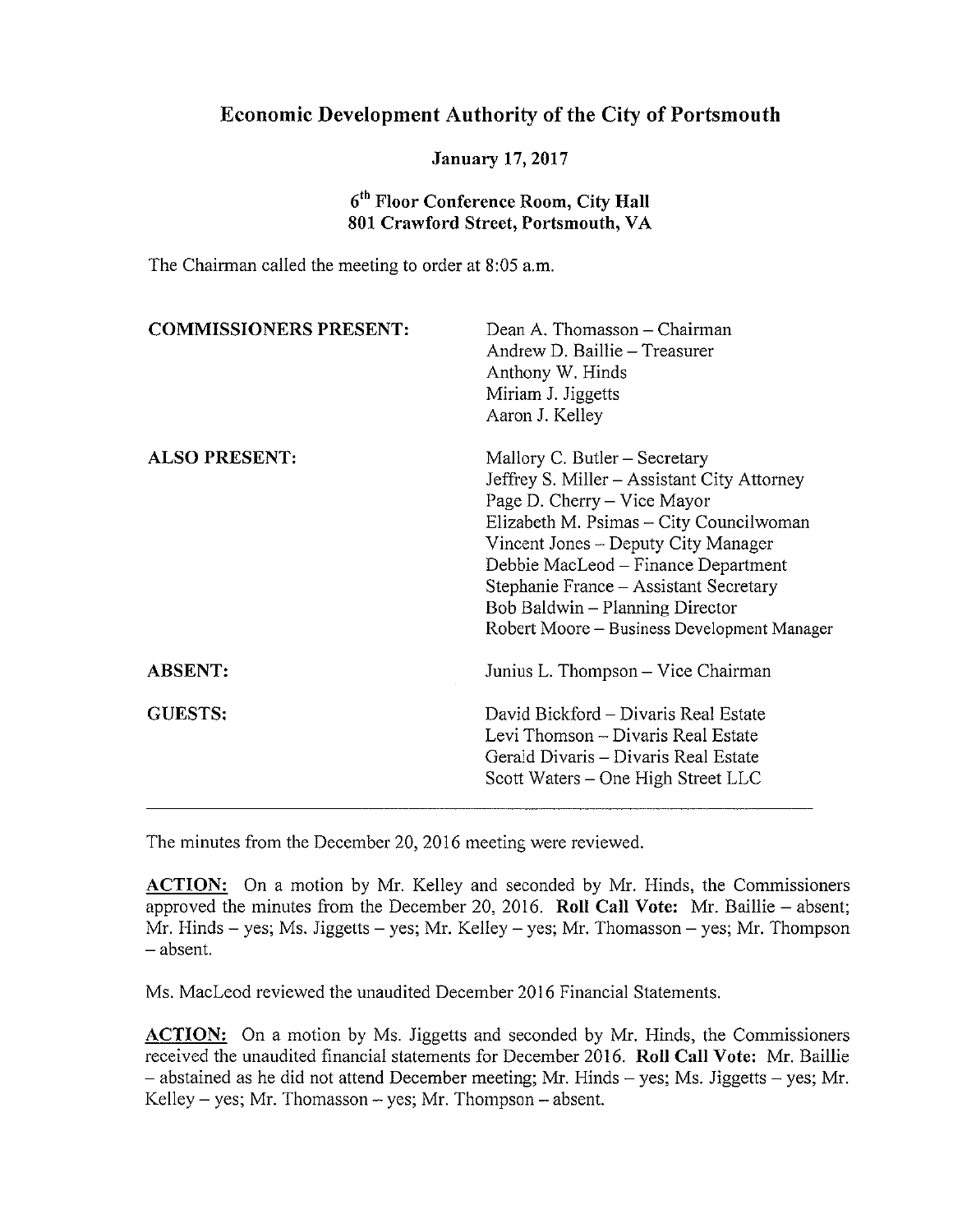EDA Meeting January 17, 2017 Page 2 of 3

Mr. Hinds requested a draft copy of the bid for grounds maintenance services before it is provided to the public; Ms. Jiggetts concurred. Ms. Butler reminded the Commissioners that Mr. Ammons, the City's Procurement Officer, will be handling this for the EDA. She will research the request and report back to the Commissioners.

Ms. Butler reported that Mr. Miller received information which indicates the sale of the Renaissance Hotel is moving swiftly and it is very likely that closing will take place before the February EDA meeting. Mr. Amin anticipates that improvements to the hotel should be accomplished by spring 2018.

Mr. Bickford, Mr. Thomson and Mr. Divaris, from Divaris Commercial Real Estate, updated the Commissioners on the specific work they have done marketing each of the 7 EDA owned properties that they have listed. The property located at 3125 Victory Boulevard has challenges which make it difficult to market. It is a 1.71 acre site, however due to a perennial stream running through the property it falls into the Chesapeake Bay wetlands delineation leaving approximately only a half to a quarter acre of buildable land. Ms. Jiggetts requested that percentage of wetlands be reviewed because they can change over time; Mr. Hinds requested that the tax revenue to the city be calculated if the parcel was put back on the tax rolls. Staff will work on gathering this information and report back to the Commissioners.

Ms. France opened the floor for discussion on the Interior Build-Out Grant (IBOG) Application from One High Street, LLC. Ms. Jiggetts raised concerns about the "Applicant Signature" on page 7 as it is not signed by a managing partner or principal of the LLC, rendering the application incomplete. Ms. Jiggetts was also concerned that neither of the electrical contractors is based in Portsmouth. Mr. Hinds asked that the LIP Ad Hoc Committee be reconvened to look at this topic.

**ACTION:** On a motion by Mr. Hinds and seconded by Mr. Baillie, the Commissioners approved the IBOG Application in the amount of \$10,000.00, for property located at One High Street contingent on having Mr. Chris Johnson, Managing Member of the LLC, add his signature to the application. **Roll Call Vote:** Mr. Baillie – yes; Mr. Hinds – yes; Ms. Jiggetts – yes; Mr. Kelley – yes; Mr. Thomasson – yes; Mr. Thompson – absent.

Mr. Thomasson reminded the commissioners that their Financial Disclosure Statements are due to the City Clerk by end of day Tuesday, January 17, 2017.

Ms. Butler reminded the Commissioners about the Hampton Roads Economic Development Alliance's Annual Meeting on Thursday, January  $26<sup>th</sup>$  beginning at 3:00 p.m. at the Renaissance Portsmouth Hotel